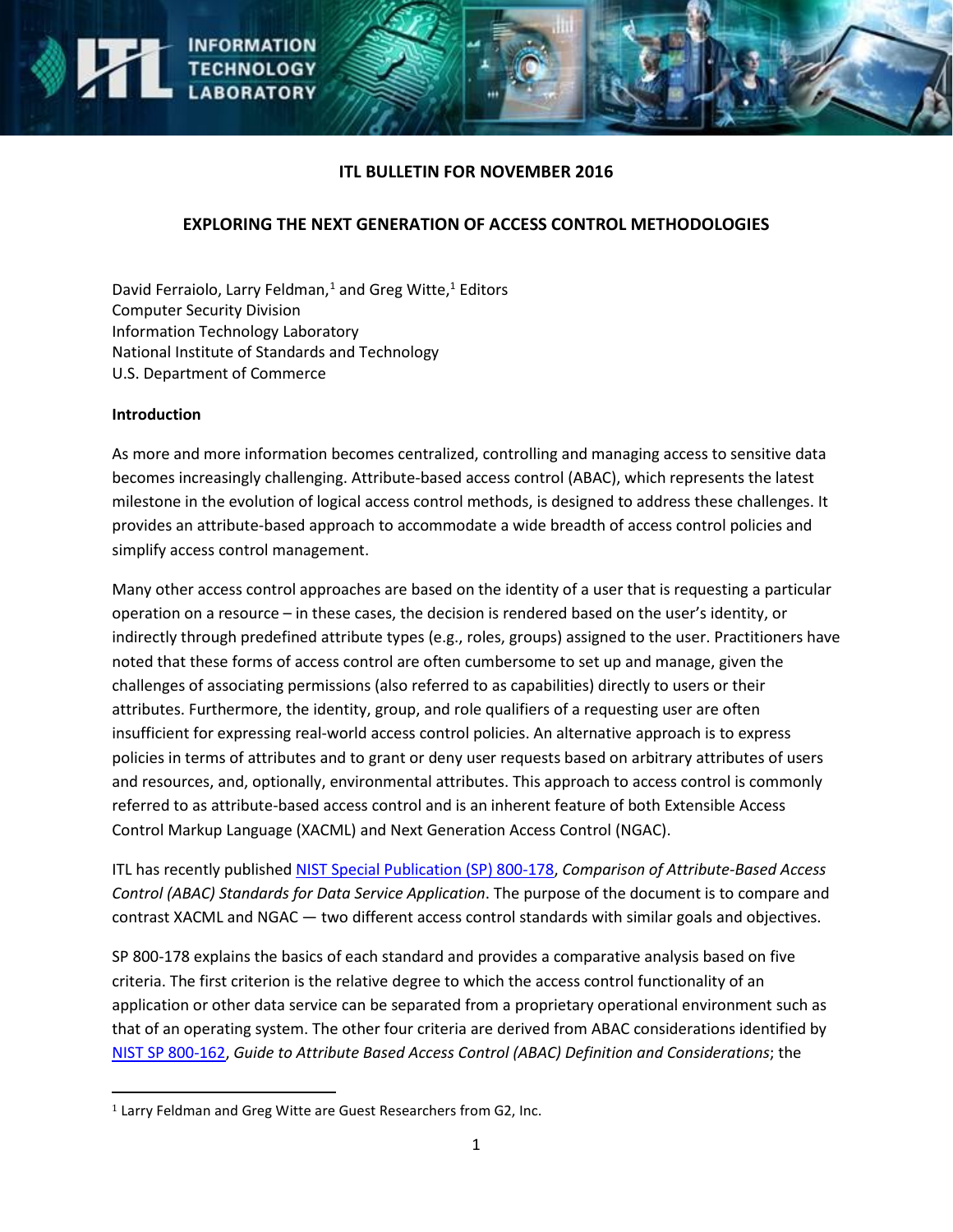

criteria are operational efficiency, attribute and policy management, scope and type of policy support, and support for administrative review and resource discovery.

### **Separation of Access Control Functionality from Proprietary Operating Environments**

Both XACML and NGAC achieve separation of access control functionality of data services from proprietary operating environments, but to different degrees. XACML's separation is partial. XACML does not envisage the design of a Policy Enforcement Point (PEP) that is data service-agnostic. An XACML deployment consists of one or more data services, each with an operating environmentdependent PEP and operating environment-dependent operational routines and resource types that share a common Policy Decision Point (PDP) and access control information consisting of policies and attributes.

The degree of separation that can be achieved by NGAC is near complete. Although an NGAC deployment could include a PEP with an application programming interface (API) that recognizes operating environment-specific operations (e.g., send and forward operations for a messaging system), it does not necessarily need to do so. NGAC deployment can include a standard PEP with an API that supports a set of generic, operating environment-agnostic operations (read, write, create, and delete policy elements and relations). This API enables a common, centralized PEP to be implemented to serve the requests of multiple applications.

### **Operational Efficiency**

An XACML request is a collection of attribute name, value pairs for the subject (user), action (operation), resource, and environment. XACML identifies relevant policies and rules for computing decisions through a search for Targets (conditions that match the attributes of the request). Because multiple policies in a policy set and/or multiple rules in a policy may produce conflicting access control decisions, XACML resolves these differences by applying a policy combining algorithm from a set defined by the standard. The entire process includes collecting attributes, matching conditions, computing rules, and resolving conflicts involving at least two data stores. There are two phases of policy evaluation that need to be considered. The first and costliest is loading policy from disk to Policy Decision Point (PDP) main memory, and the second is request evaluation. In both phases, performance is directly related to the number of policies considered.

An NGAC request is composed of a process ID, user ID, operation, and a sequence of one or more operands mandated by the operation that affects either a resource or access control data. NGAC identifies relevant Policies and attributes by reference when computing a decision. NGAC computes decisions by applying a single combining algorithm over applicable Policies that do not conflict. Unlike XACML, NGAC does not need to load policy from disk into memory when evaluating a request. Instead, and as treated in NGAC reference implementation version 1.6, all information necessary in computing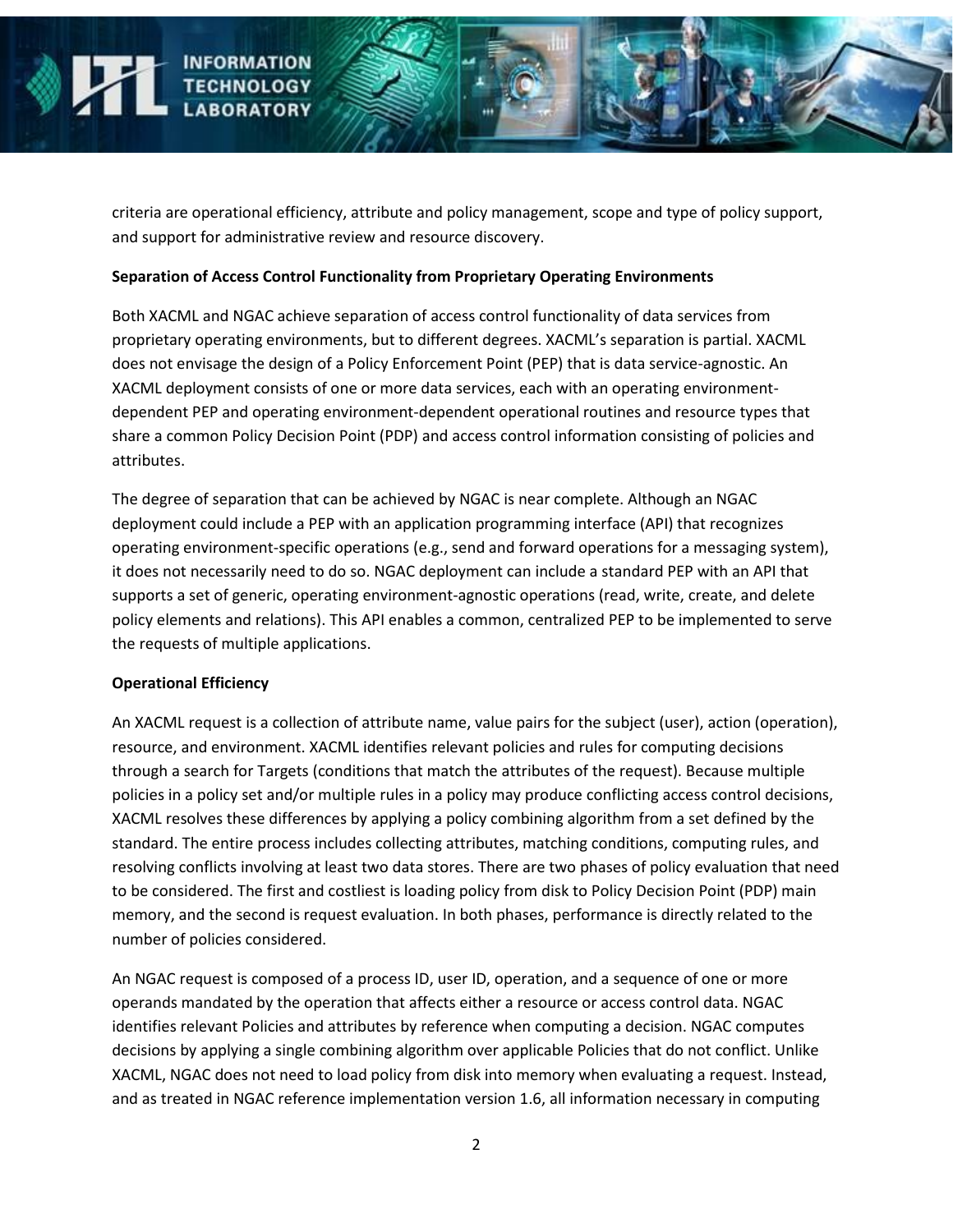**INFORMATION** TECHNOLOGY

an access decision can reside in memory. Memory is initially loaded when the PDP is initialized, and is updated when an administrative change occurs. The NGAC specification describes what constitutes a valid implementation, but does not provide implementation guidance, thereby leaving room for multiple competing approaches with different efficiencies. A measure of the operational efficiency is the complexity of algorithm used for arriving at a policy decision. In its reference implementation version 1. 6 on GitHub, the NGAC computes a decision through an algorithm that is linear. Furthermore, it is not linear in relation to the entire access control data set, but only to the portion relevant to a particular user.

### **Attribute and Policy Management**

Proper enforcement of data resource policies is dependent on administrative policies. This is especially true in a federated or collaborative environment, where governance policies require different organizational entities to have different responsibilities for administering different aspects of policies and their dependent attributes.

XACML and NGAC differ dramatically in their ability to impose policy over the creation and modification of access control data (attributes and policies). NGAC manages attributes and policies through a standard set of administrative operations, applying the same enforcement interface and decisionmaking function as it uses for accessing data resources. XACML does not recognize administrative operations, but instead manages policy content through a Policy Administration Point (PAP) with an interface that is different from that for accessing data resources. XACML provides support for decentralized administration of some of its access policies. However, the approach is only a partial solution in that it is dependent on trusted and untrusted policies, where trusted policies are assumed valid, and their origin is established outside the delegation model. Furthermore, the XACML delegation model does not provide a means for imposing policy over modification of access policies, and offers no direct administrative method for imposing policy over the management of its attributes.

NGAC enables a systematic and policy-preserving approach to the creation of administrative roles and delegation of administrative capabilities, beginning with a single administrator and an empty set of access control data, and ending with users with data service, policy, and attribute management capabilities. NGAC provides users with administrative capabilities down to the granularity of a single configuration element, and it can deny users administrative capabilities down to the same granularity.

### **Scope and Type of Policy Support**

Although resources may be protected under a wide variety of different access policies, these policies can generally be categorized as either discretionary or mandatory controls. Discretionary access control (DAC) is an administrative policy that permits system users to allow or disallow other users' access to resources that are placed under their control. Although XACML can theoretically provide users with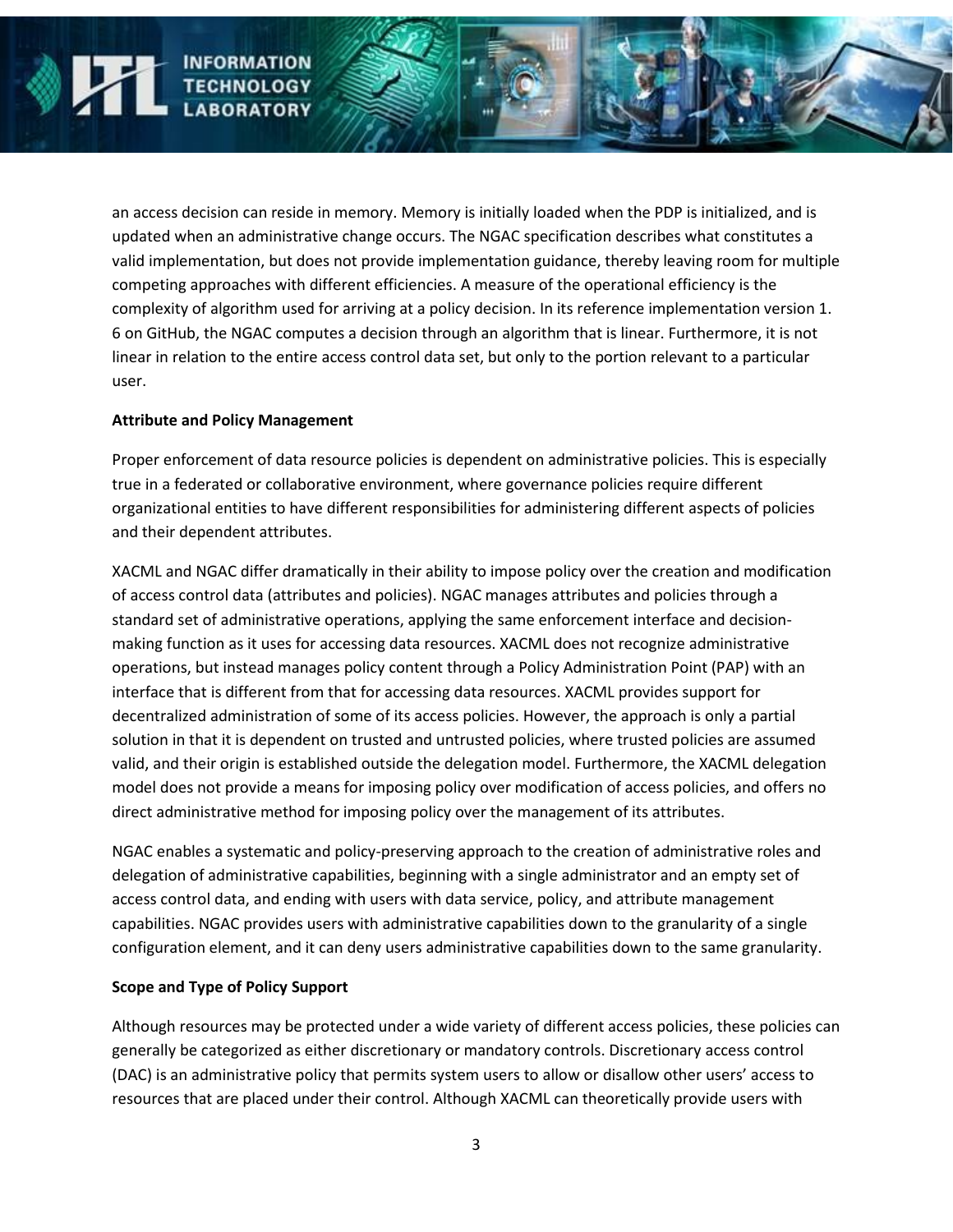

administrative capabilities necessary to control and give away access rights to other users, the approach is complicated by the need to create and maintain additional metadata for each and every object/resource (e.g., Owner attribute). Conversely, NGAC has a flexible means of providing users with administrative capabilities to include those necessary for the establishment of DAC policies.

In contrast to DAC, mandatory access control (MAC) enables ordinary users' capabilities to execute operations on resources, but not administrative operations that may influence those capabilities. MAC policies unavoidably impose rules on users in performing operations on resources. MAC policies can be further characterized as controls that accommodate confinement properties to prevent indirect leakage of data to unauthorized users, and those that do not.

Expression of non-confinement MAC policies is perhaps XACML's strongest suit. XACML can specify rules and other conditions in terms of attribute values of varying types. There are undoubtedly certain policies that are expressible in terms of these rules that cannot be easily accommodated by NGAC. This is especially true when treating attribute values as integers. For example, when considering a purchase request, the system may add the two attribute values of a person's credit limit and account balance to determine if adequate funds are available. Furthermore, XACML takes environmental attributes into consideration in expressing policy, and NGAC does not. However, there are some non-confinement MAC properties, including a variety of history-based policies, that NGAC can express but XACML cannot.

In contrast to NGAC, XACML does not recognize the capabilities of a process independent of the capabilities of its user. Without such features, XACML cannot support confinement or enforce a variety of confinement policies. These confinement-dependent policies include some instances of role-based access control (RBAC), e.g., "only doctors can read the contents of medical records," originator control (ORCON) and privacy, e.g., "I know who can currently read my data or personal information," or conflict of interest, e.g., "a user with knowledge of information within one dataset cannot read information in another dataset." Through imposing process-level controls in conjunction with event-response relations, NGAC has shown support for these and other confinement-dependent MAC controls.

### **Administrative Review and Resource Discovery**

A desired feature of access controls is the ability to review the capabilities of users and the access control entries of objects. These features are often referred to as "before the fact audit" and resource discovery. "Before the fact audit" is one of RBAC's most prominent features. Being able to discover or see a newly accessible resource is an important feature of any access control system. NGAC supports efficient algorithms for both per-object and per-user review. Per-object review of access control entries is not as efficient as a pure access control list (ACL) mechanism, and per-user review of capabilities is not as efficient as that of RBAC. However, this is due to NGAC's consideration of conducting review in a multi-policy environment. NGAC can efficiently support both per-object and per-user reviews of combined policies, where RBAC and ACL mechanisms can do only one type of review efficiently, and